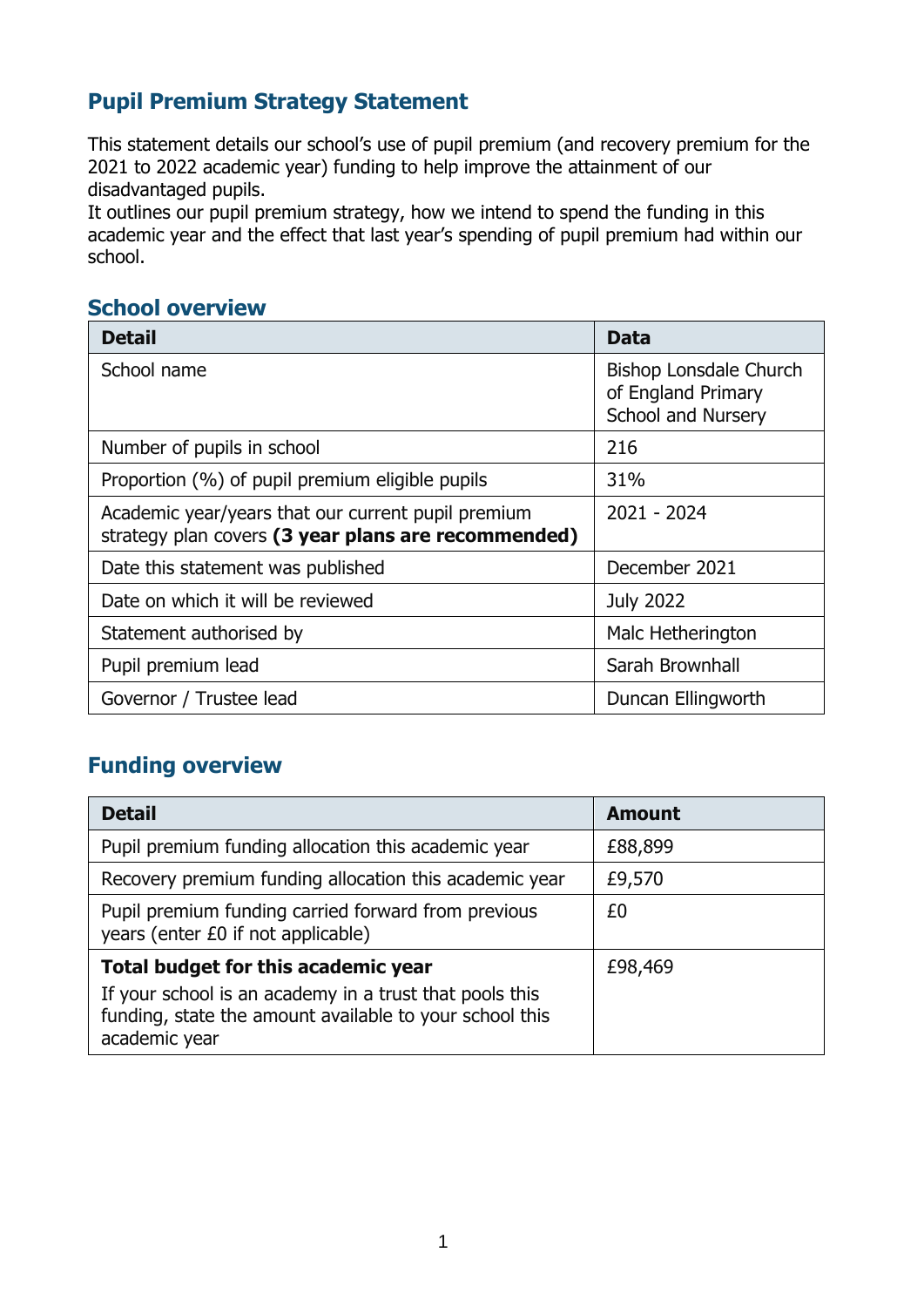### **Part A: Pupil premium strategy plan**

#### **Statement of intent**

The mental and physical well-being of all children is of paramount importance at Bishop Lonsdale. A child who feels happy and safe in a nurturing environment will flourish and be well prepared for life beyond school. It is our belief that every child, regardless of their background, should have the opportunity to reach their full potential by accessing high quality teaching and a broad range of activities and experiences that they may not otherwise access. By using the pupil premium funding effectively, disadvantaged children (including SEND children and higher attainers) will have opportunities equal to their peers. The needs of the children are at the heart of every decision that is made.

High quality teaching for all children will ensure that they all thrive at school. Rigorous monitoring of attainment and progress will identify children who require interventions to accelerate progress to bring them in line with their peers. Additional adult support for individuals and/or groups of children will be provided for those identified, whether they are disadvantaged or non-disadvantaged. Staff training will be provided to enhance staff knowledge to maintain a high level of teaching and learning. This plan will outline how the pupil premium funding will be utilised to achieve this.

Using our increased knowledge of the families gained during the national lockdown and remote learning, we are able to support families with increased confidence and accuracy. This could be providing uniform, equipment for home learning (e.g. stationery and/or hardware) or pastoral support. No child will miss out on opportunities due to the financial restraints of the family. Therefore, activities such as the residential will be partially funded by pupil premium to allow all children to take part.

The success of implementing the pupil premium strategy is based on this whole school approach which will enable all children to reach their full potential both academically and socially.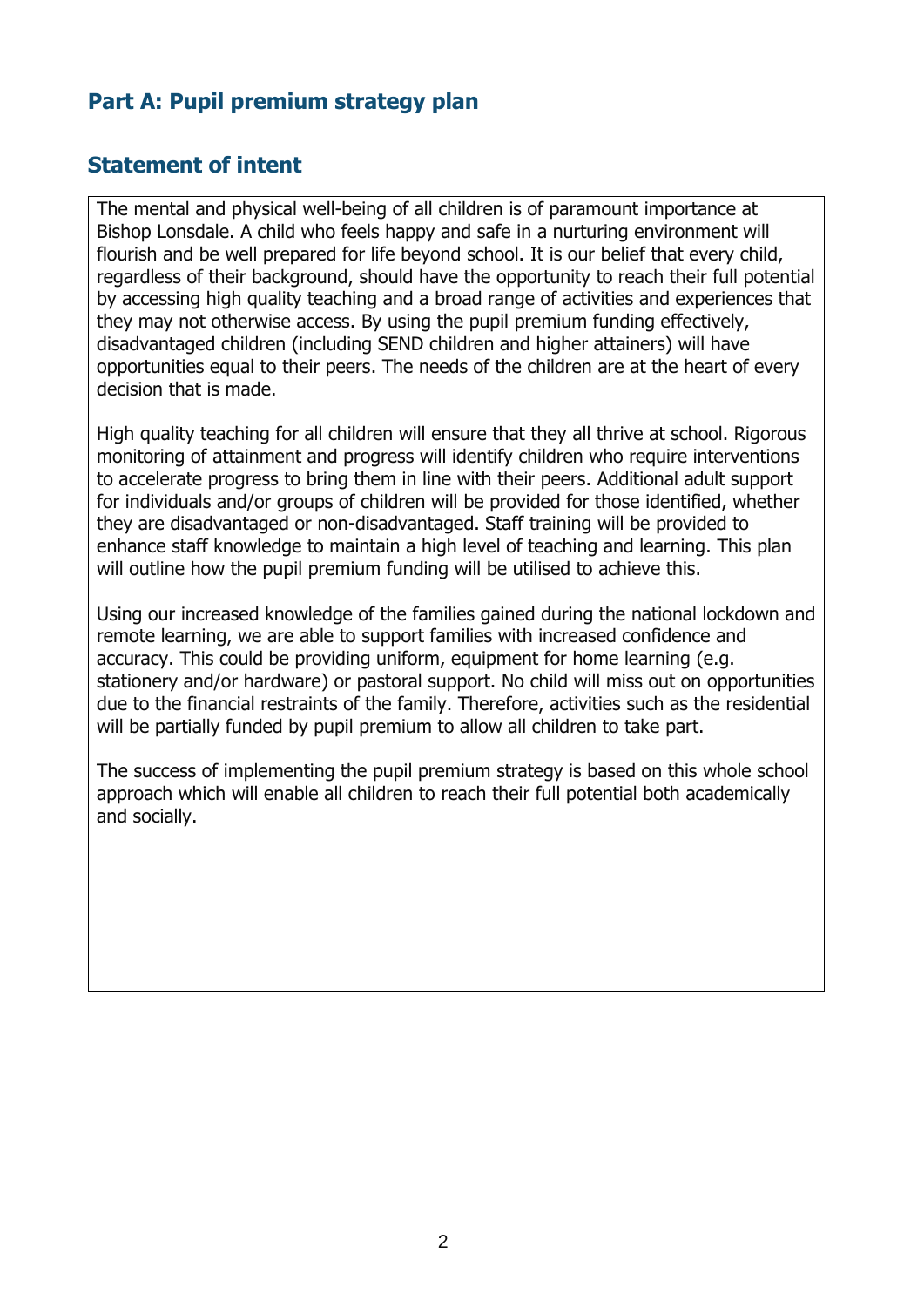# **Challenges**

This details the key challenges to achievement that we have identified among our disadvantaged pupils.

| <b>Challenge</b><br>number | <b>Detail of challenge</b>                                                                                                                                                                                                                                                                                                                                                                                                                                                                                                                                                                                                                                                           |
|----------------------------|--------------------------------------------------------------------------------------------------------------------------------------------------------------------------------------------------------------------------------------------------------------------------------------------------------------------------------------------------------------------------------------------------------------------------------------------------------------------------------------------------------------------------------------------------------------------------------------------------------------------------------------------------------------------------------------|
| 1                          | Attendance data since lockdown has highlighted a group of<br>disadvantaged children who have below 90% attendance. Our<br>observations, assessments and pupil progress meetings indicate that the<br>absenteeism is having a negative effect on progress in all areas of the<br>curriculum but especially in the core subjects. Attendance analysis has<br>highlighted patterns which affect some individuals - for example, a child<br>who regularly misses Fridays may regularly miss one of the foundation<br>subjects.<br>There is also a group of disadvantaged children who are persistently late<br>arriving at school and so are not ready for learning and miss key inputs. |
| $\overline{2}$             | Baseline assessments on entry into EYFS for communication and<br>language are low or well below.<br>Numbers of children with EAL across the school are rising.<br>The impact of school closure has had an impact on the speaking and<br>listening of groups of children across the school but especially in Key<br>Stage One. The range of vocabulary used by children across the school<br>in general is limited.<br>Our observations also indicate a lack of good quality interaction between<br>parents and children throughout the school due to the use of mobile<br>phones and tablets.                                                                                        |
| 3                          | The rigorous monitoring of home learning, end of year data and pupil<br>progress meetings highlight groups of children including large numbers<br>of disadvantaged children that have not made the expected progress in<br>phonics and reading. The pandemic has resulted in children not having<br>regular access to high quality reading materials at home, this has<br>impacted on fluency and comprehension.                                                                                                                                                                                                                                                                     |
| 4                          | Analysis of formative and summative assessment identifies the gaps in<br>children's understanding of mathematical concepts. This has been the<br>case for all children but especially from disadvantaged backgrounds.<br>Learning walks also support the findings from data analysis.<br>Decoding and understanding of questions can be problematic for those<br>with poor reading and language skills.                                                                                                                                                                                                                                                                              |
| 5                          | Work scrutiny and pupil progress meetings have evidenced a lowering<br>of standards in writing due to the impact of being at home during<br>lockdown and not having practice with pencils when completing work.<br>Younger children had fewer opportunities to develop their fine motor<br>skills. Some parents themselves find reading and writing challenging so<br>are unable to help their children.                                                                                                                                                                                                                                                                             |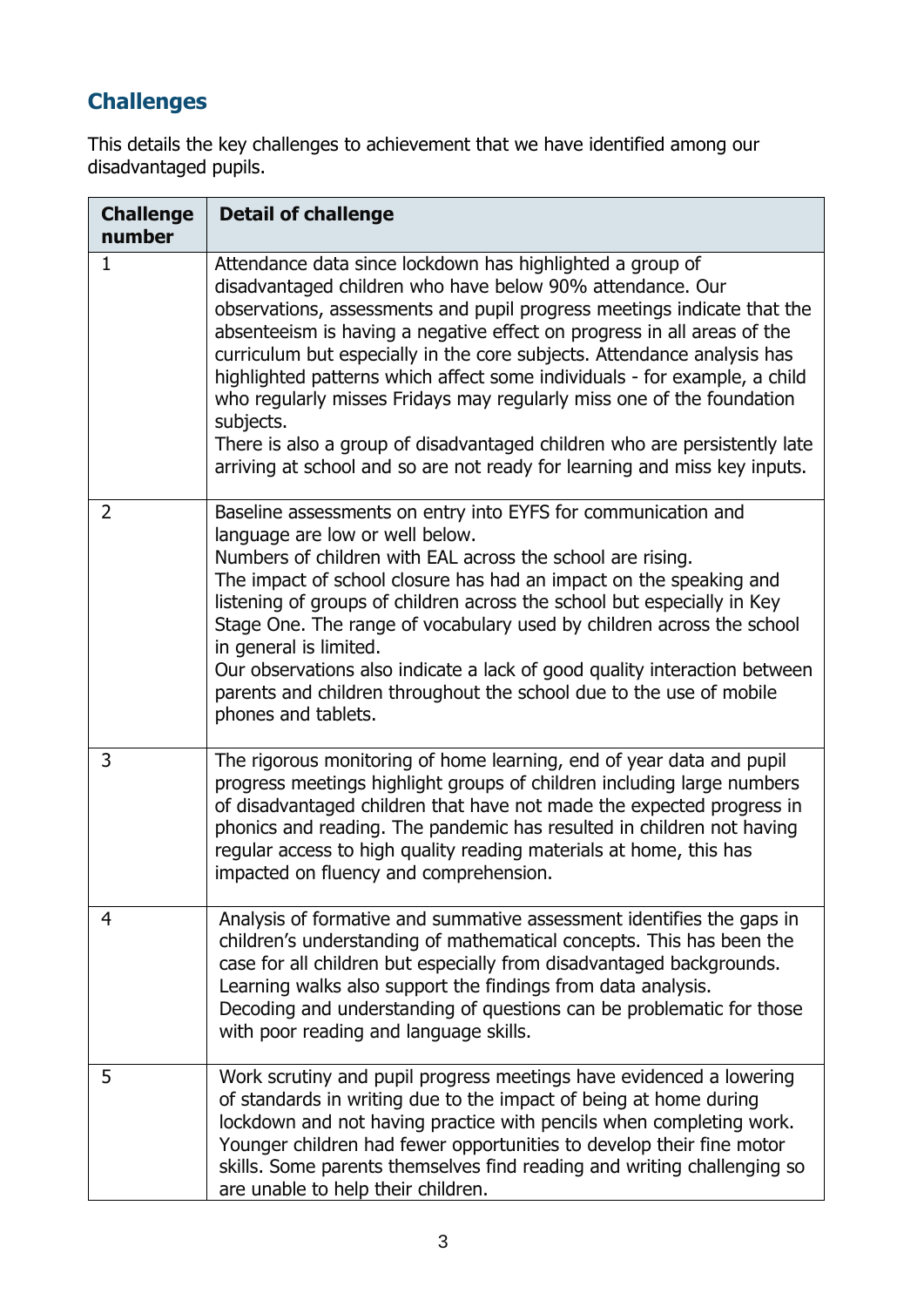| 6 | Monitoring of current homework returns and completed questionnaires<br>during lockdown, suggests that not all children and many<br>disadvantaged still do not have the basic equipment such as pens and<br>paper to produce quality homework. Families also have limited access<br>to technology that is suitable for completing school work. Discussions<br>with secondary schools back these findings with many of the children<br>not having the correct equipment to use in lessons.<br>Some disadvantaged children do not have a full uniform making them<br>different to their peers. |
|---|---------------------------------------------------------------------------------------------------------------------------------------------------------------------------------------------------------------------------------------------------------------------------------------------------------------------------------------------------------------------------------------------------------------------------------------------------------------------------------------------------------------------------------------------------------------------------------------------|
|   | Enrichment – through conversations with children and observations, it<br>is clear that a number of children $-$ especially disadvantaged children $-$<br>have not been to places of interest such as museums, country parks,<br>the theatre or the library. The cost of many activities outside school<br>(such as dance classes and football) are too expensive for many<br>parents. The location of many of these places also limits families who<br>are without their own transport.                                                                                                     |

# **Intended outcomes**

This explains the outcomes we are aiming for **by the end of our current strategy plan**, and how we will measure whether they have been achieved.

| <b>Intended outcome</b>                                                                    | <b>Success criteria</b>                                                                                                                                                                                                                                                                                                                                                                                                       |
|--------------------------------------------------------------------------------------------|-------------------------------------------------------------------------------------------------------------------------------------------------------------------------------------------------------------------------------------------------------------------------------------------------------------------------------------------------------------------------------------------------------------------------------|
| To achieve and sustain<br>improved attendance<br>particularly our disadvantaged<br>pupils. | Sustained high attendance from 2024/25<br>demonstrated by:<br>- The overall absence rate for all pupils being no<br>more than 3%<br>- The attendance gap between the disadvantaged<br>and non-disadvantage children being reduced by<br>$2\%$ .<br>- Persistent absenteeism between the<br>disadvantaged and non-disadvantage children being<br>reduced by 8%                                                                 |
| Improved oral language skills<br>and vocabulary among<br>disadvantaged children.           | Assessments and observations indicate significantly<br>improved oral language among disadvantaged<br>pupils:<br>- In EYFS progress in communication and language<br>is at least good for all children but better than<br>good for the disadvantaged children.<br>- Across school further sources of evidence include<br>engagement in lessons, book scrutiny and ongoing<br>formative assessment show at least good progress. |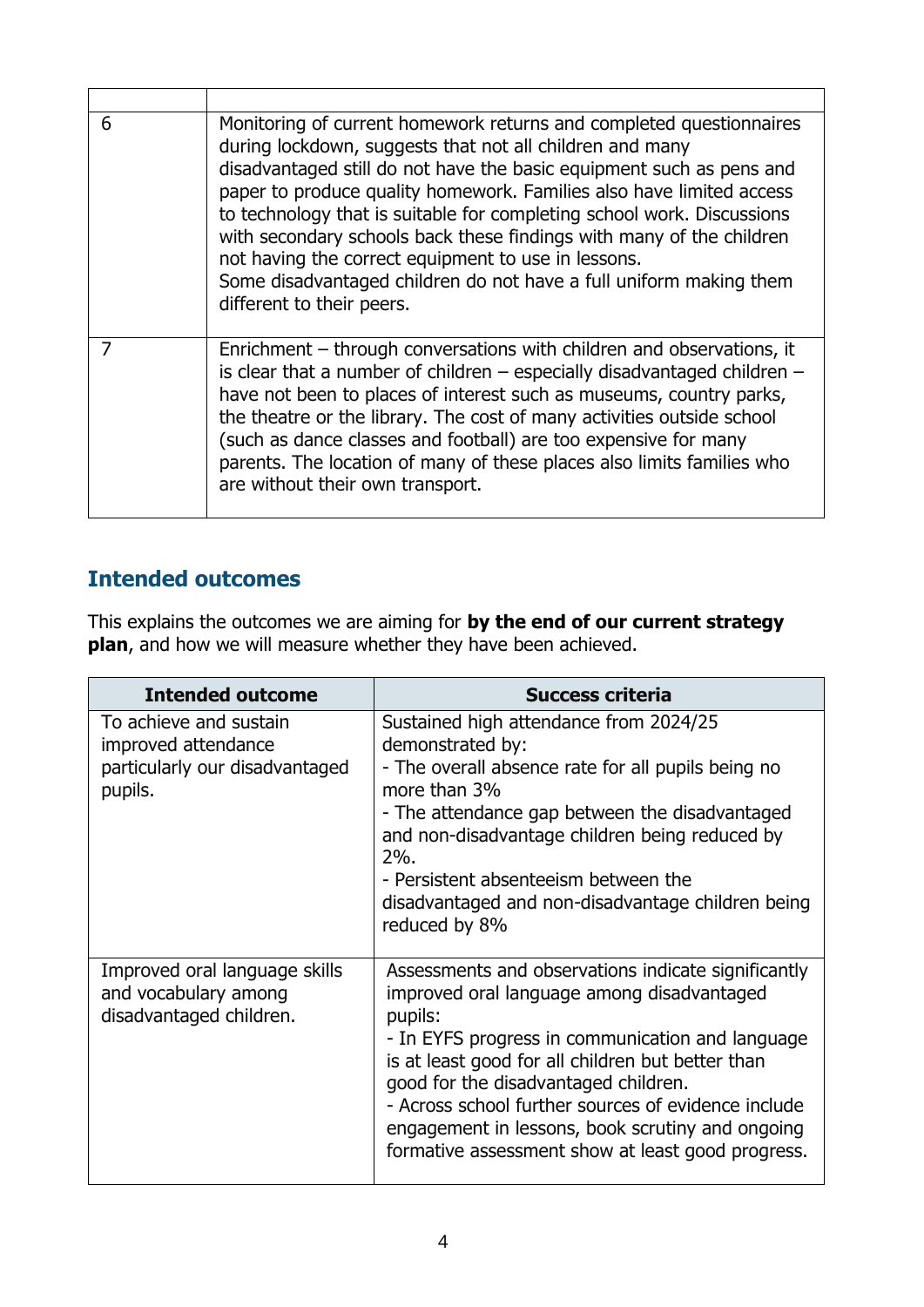| Improved reading attainment<br>and progress for disadvantaged<br>pupils.                                                                                                                                           | - Results at the end of Key Stage 2 show all<br>children making at least expected progress and<br>attainment to be in line with the national average.<br>Results and progress of disadvantaged children is in<br>line with their non-disadvantaged peers and in-line<br>with the disadvantaged national results.<br>-Phonics results are in line with the national<br>average. Results and progress of disadvantaged<br>children is in line with their non-disadvantaged<br>peers and in-line with the disadvantaged national<br>results.                                                                  |
|--------------------------------------------------------------------------------------------------------------------------------------------------------------------------------------------------------------------|------------------------------------------------------------------------------------------------------------------------------------------------------------------------------------------------------------------------------------------------------------------------------------------------------------------------------------------------------------------------------------------------------------------------------------------------------------------------------------------------------------------------------------------------------------------------------------------------------------|
| Improved maths attainment<br>and progress for disadvantaged<br>pupils.                                                                                                                                             | - Results at the end of Key Stage 2 show all<br>children making at least expected progress and<br>attainment to be in line with the national average.<br>Results and progress of disadvantaged children are<br>in line with their non-disadvantaged peers and in-<br>line with the disadvantaged national results.                                                                                                                                                                                                                                                                                         |
| Improved attainment and<br>progress in writing for<br>disadvantaged pupils.                                                                                                                                        | - In EYFS progress in Physical Development (in<br>particular fine motor skills) is at least good for all<br>children but better than good for the<br>disadvantaged children.<br>- Teacher assessment and a range of monitoring<br>writing across the school indicates a significant<br>improvement.<br>- End of Key Stage 2 results show disadvantaged<br>children are in line with national results and have<br>made at least good progress. Results and progress<br>of disadvantaged children are in line with their non-<br>disadvantaged peers and in-line with the<br>disadvantaged national results. |
| Children have the same<br>entitlement to all aspects of<br>school life including uniform,<br>equipment and enrichment<br>activities.<br>Make as many cultural<br>experiences available to<br>children as possible. | Disadvantaged and non-disadvantaged children<br>have an equal sense of belonging.<br>- All children have access to quality first teaching.<br>- All children especially disadvantaged children to<br>complete homework to a higher standard.<br>- Disadvantaged parents take advantage of uniform<br>vouchers and other opportunities presented to<br>them.<br>- All children in Year 6 are secondary school ready.<br>- An increased number of disadvantaged children<br>attending clubs.<br>- Many children taking part in new experiences.                                                              |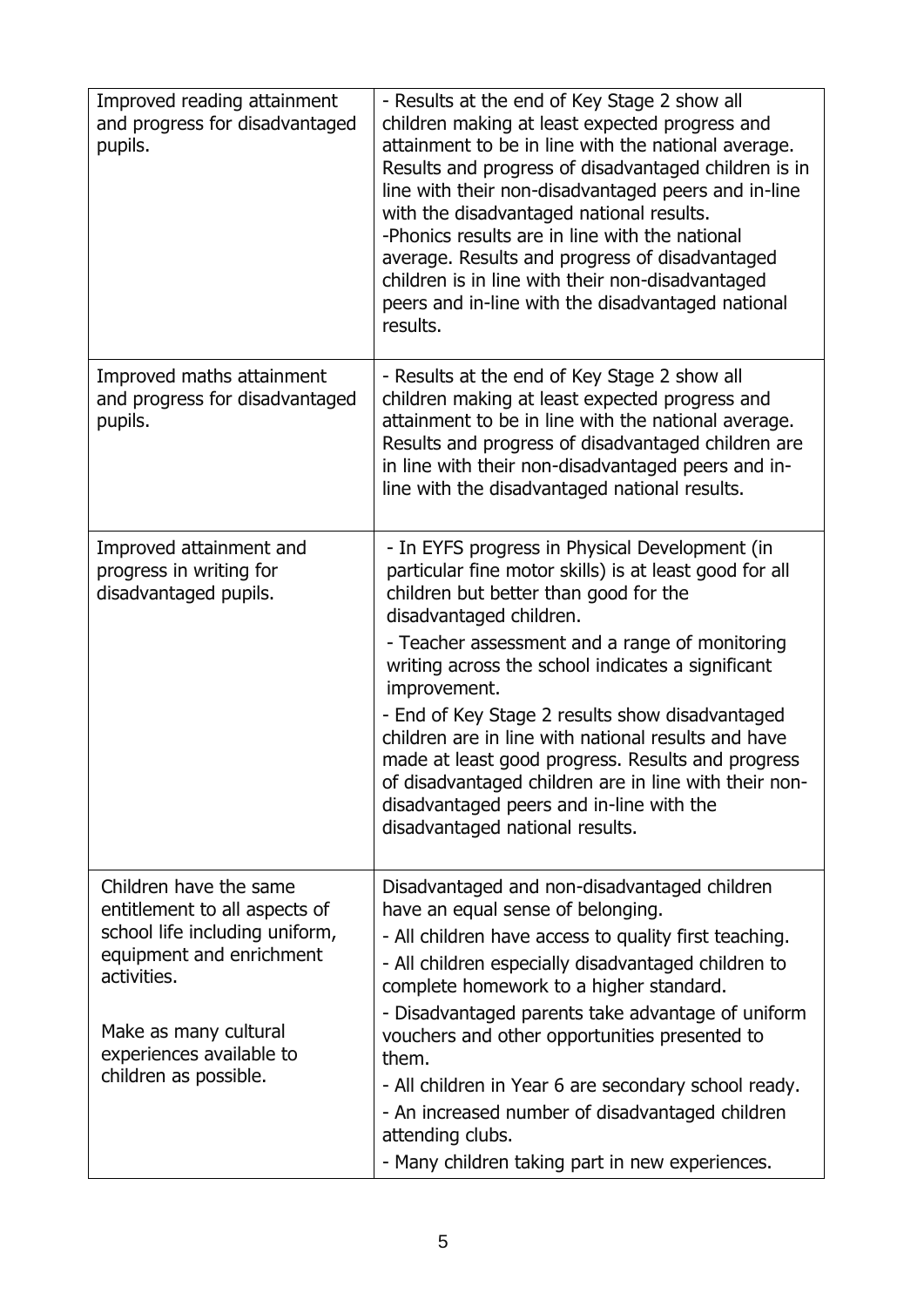## **Activity in this academic year**

This details how we intend to spend our pupil premium (and recovery premium funding) **this academic year** to address the challenges listed above.

#### **Teaching (for example, CPD, recruitment and retention)**

Budgeted cost: £53,106

| <b>Activity</b>                                                                                                                                                                                   | Evidence that supports this approach<br><b>EEF Pupil Premium Guide Autumn 2021</b>                                                                                                                                                                                                                                                 | <b>Challenge</b><br>number(s)<br>addressed |
|---------------------------------------------------------------------------------------------------------------------------------------------------------------------------------------------------|------------------------------------------------------------------------------------------------------------------------------------------------------------------------------------------------------------------------------------------------------------------------------------------------------------------------------------|--------------------------------------------|
| Continued 'Talk for Writing'<br>CPD for all teachers and<br>teaching assistants.<br>(Catch up plan 50%)<br>£3000                                                                                  | There is a strong evidence base that<br>suggests oral language interventions,<br>including dialogic activities such as high-<br>quality classroom discussion, are<br>inexpensive to implement with high<br>impacts on reading and writing.<br><b>EEF Oral Language Interventions</b><br><b>EEF Early Years Language Approaches</b> | 2, 3, 5                                    |
| Training for staff to ensure<br>Nuffield Early Language<br>Intervention (NELI) is<br>delivered and assessed<br>correctly.<br>£180                                                                 | There is an extensive evidence base<br>showing the impact of communication and<br>language approaches.<br>NELI is a proven programme designed to<br>improve the spoken language ability of<br>children in the Early Years.<br><b>EEF Early Years Language Approaches</b>                                                           | 2, 3, 5                                    |
| Purchase of a DfE validated<br><b>Systematic Synthetic</b><br>Phonics programme (Little<br>Wandle) to secure stronger<br>phonics teaching for all<br>pupils.                                      | Phonics approaches have a strong<br>evidence base that indicates a positive im-<br>pact on the accuracy of word reading<br>(though not necessarily comprehension),<br>particularly for disadvantaged children.<br><b>EEF Phonics</b>                                                                                               | 3, 5                                       |
| Training for all teachers and<br>teaching assistants to<br>ensure correct delivery and<br>assessment of the DfE<br>Validated Systematic<br><b>Synthetic Phonics</b><br>Programme (Little Wandle). |                                                                                                                                                                                                                                                                                                                                    |                                            |
| Purchase of decodable<br>books linked to 'Little<br>Wandle' phonics scheme.                                                                                                                       |                                                                                                                                                                                                                                                                                                                                    |                                            |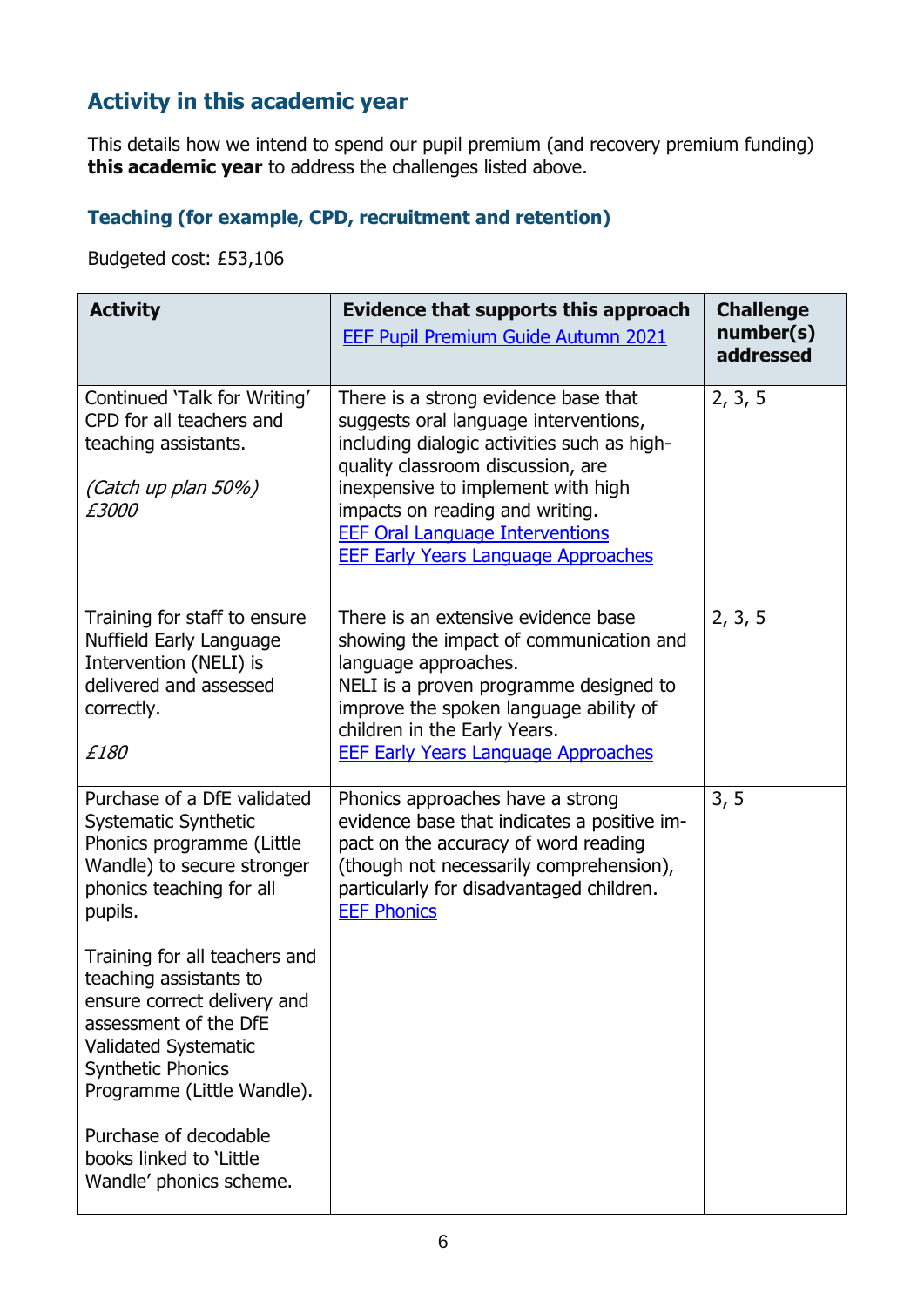| £5000                                                                                                                                                                                                                                      | The importance of pupils learning to read<br>using a phonetically decodable book is<br>identified in the DfE Reading Framework,<br>page 46.<br><b>DfE Reading Framework</b>                                                                                                                                                                                                                                                             |               |
|--------------------------------------------------------------------------------------------------------------------------------------------------------------------------------------------------------------------------------------------|-----------------------------------------------------------------------------------------------------------------------------------------------------------------------------------------------------------------------------------------------------------------------------------------------------------------------------------------------------------------------------------------------------------------------------------------|---------------|
| Additional teaching assistant<br>hours in EYFS, KS1 and KS2<br>to enable teacher and/or<br>teaching assistant to work<br>with identified<br>disadvantaged children. PP<br>children to be highlighted in<br>planning.<br>£17,550<br>£26,513 | Research clearly shows that quality first<br>teaching is the most powerful tool for<br>ensuring at least good progress and<br>attainment.<br><b>EEF Quality First Teaching</b><br>Positive effects have been found in studies<br>where teaching assistants deliver short,<br>high-quality structured interventions, over<br>a finite period, and link learning to<br>classroom teaching.<br><b>EFF Teaching Assistant Interventions</b> | 2, 3, 4, 5    |
| Staff training on high quality<br>feedback.<br>£185                                                                                                                                                                                        | Feedback studies tend to show a high<br>impact on learning. There are a wide range<br>of feedback types including feedback<br>delivered by technology, however the most<br>effective type of feedback is that delivered<br>by teachers.<br><b>EEF Feedback</b>                                                                                                                                                                          | 2, 3, 4, 5, 6 |
| Purchase of Rising Stars As-<br>sessments<br>£678                                                                                                                                                                                          | Standardised tests can provide reliable in-<br>sights into the specific strengths and weak-<br>nesses of each pupil to help ensure they<br>receive the correct additional support<br>through interventions or teacher instruc-<br>tion.<br><b>EEF Standardised Tests AMPP</b>                                                                                                                                                           | 3, 4, 5       |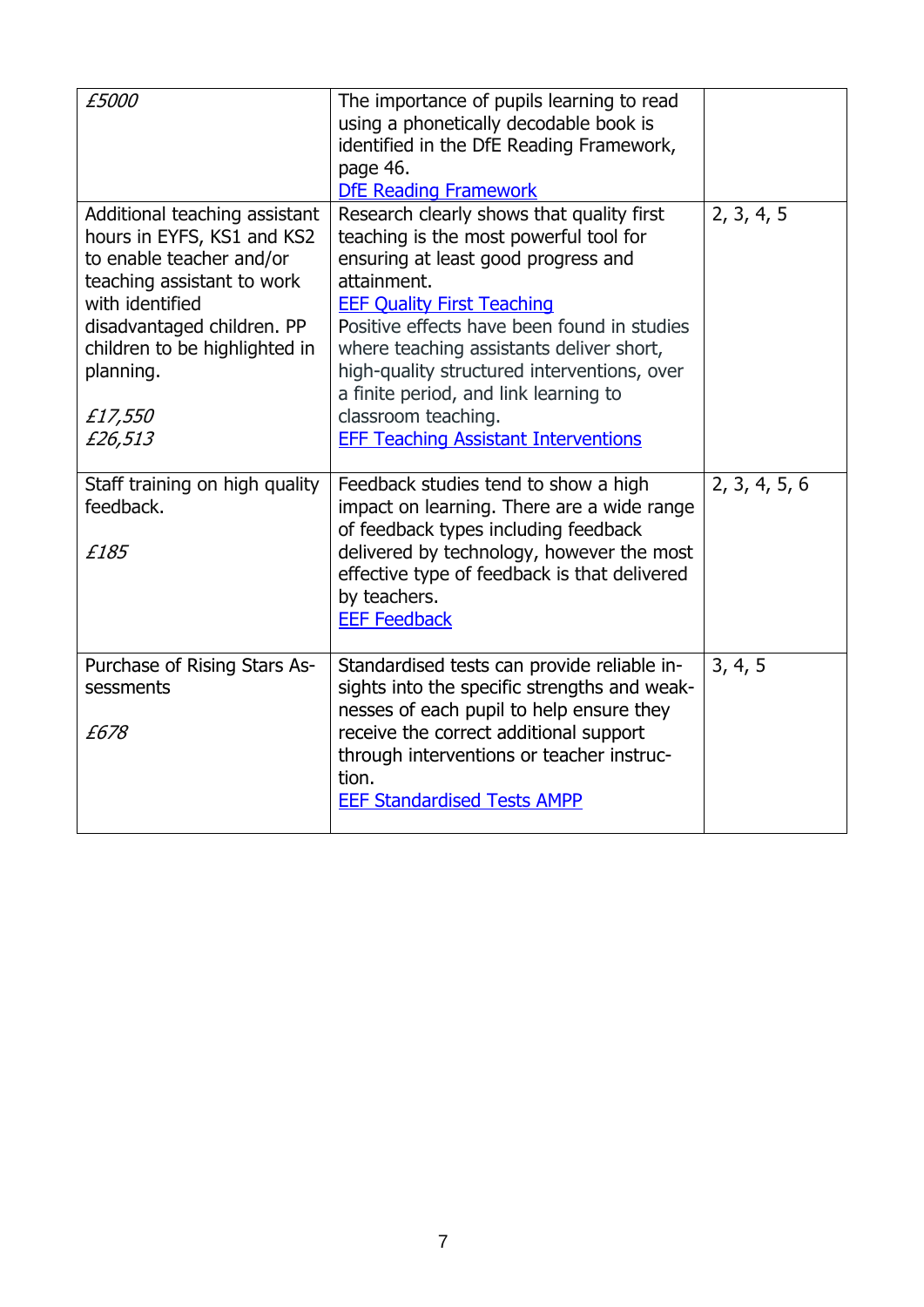# **Targeted academic support (for example, tutoring, one-to-one support structured interventions)**

Budgeted cost: £30,583

| <b>Activity</b>                                                                                                                                                       | Evidence that supports this approach                                                                                                                                                                                                                                                                                                                                                                                                                                                                                              | <b>Challenge</b><br>number(s)<br>addressed |
|-----------------------------------------------------------------------------------------------------------------------------------------------------------------------|-----------------------------------------------------------------------------------------------------------------------------------------------------------------------------------------------------------------------------------------------------------------------------------------------------------------------------------------------------------------------------------------------------------------------------------------------------------------------------------------------------------------------------------|--------------------------------------------|
| Nuffield Early Language<br>Intervention (NELI) sessions<br>to be delivered in KS1<br>(Autumn Term) and EYFS<br>throughout the year.<br>£1,950                         | There is an extensive evidence base<br>showing the impact of communication and<br>language approaches.<br>NELI is a proven programme designed to<br>improve the spoken language ability of<br>children in the Early Years.<br><b>EEF Early Years Language Approaches</b><br>Positive effects have been found in studies<br>where teaching assistants deliver short,<br>high-quality structured interventions, over<br>a finite period, and link learning to<br>classroom teaching.<br><b>EFF Teaching Assistant Interventions</b> | 2, 3, 5                                    |
| Additional small group/1:1<br>phonic intervention<br>sessions targeted<br>at disadvantaged pupils, iden-<br>tified using 'Little Wandle' as-<br>sessments.<br>£17,550 | Phonics approaches have a strong<br>evidence base that indicates a positive im-<br>pact on the accuracy of word reading<br>(though not necessarily comprehension),<br>particularly for disadvantaged children.<br><b>EEF Phonics</b><br>Positive effects have been found in studies<br>where teaching assistants deliver short,<br>high-quality structured interventions, over<br>a finite period, and link learning to<br>classroom teaching.<br><b>EFF Teaching Assistant Interventions</b>                                     | 3, 5                                       |
| National tutoring programme.<br>Third Space Learning.<br>£1,750                                                                                                       | Evidence indicates the one to one tuition,<br>although expensive, can be effective.<br><b>EEF One to One Tuition</b><br>The Third Space Learning programme is<br>cost and time effective in comparison to a<br>teacher delivering one to one tuition in<br>person.                                                                                                                                                                                                                                                                | 4                                          |
| National tutoring programme<br>to facilitate Shine Interven-<br>tions: focusing on reading,<br>writing, maths & SPAG<br>£9,333                                        | Tuition targeted at specific needs and<br>knowledge gaps can be an effective<br>method to support low attaining pupils or<br>those falling behind.<br><b>EEF Small Group Tuition</b>                                                                                                                                                                                                                                                                                                                                              | 3, 4, 5                                    |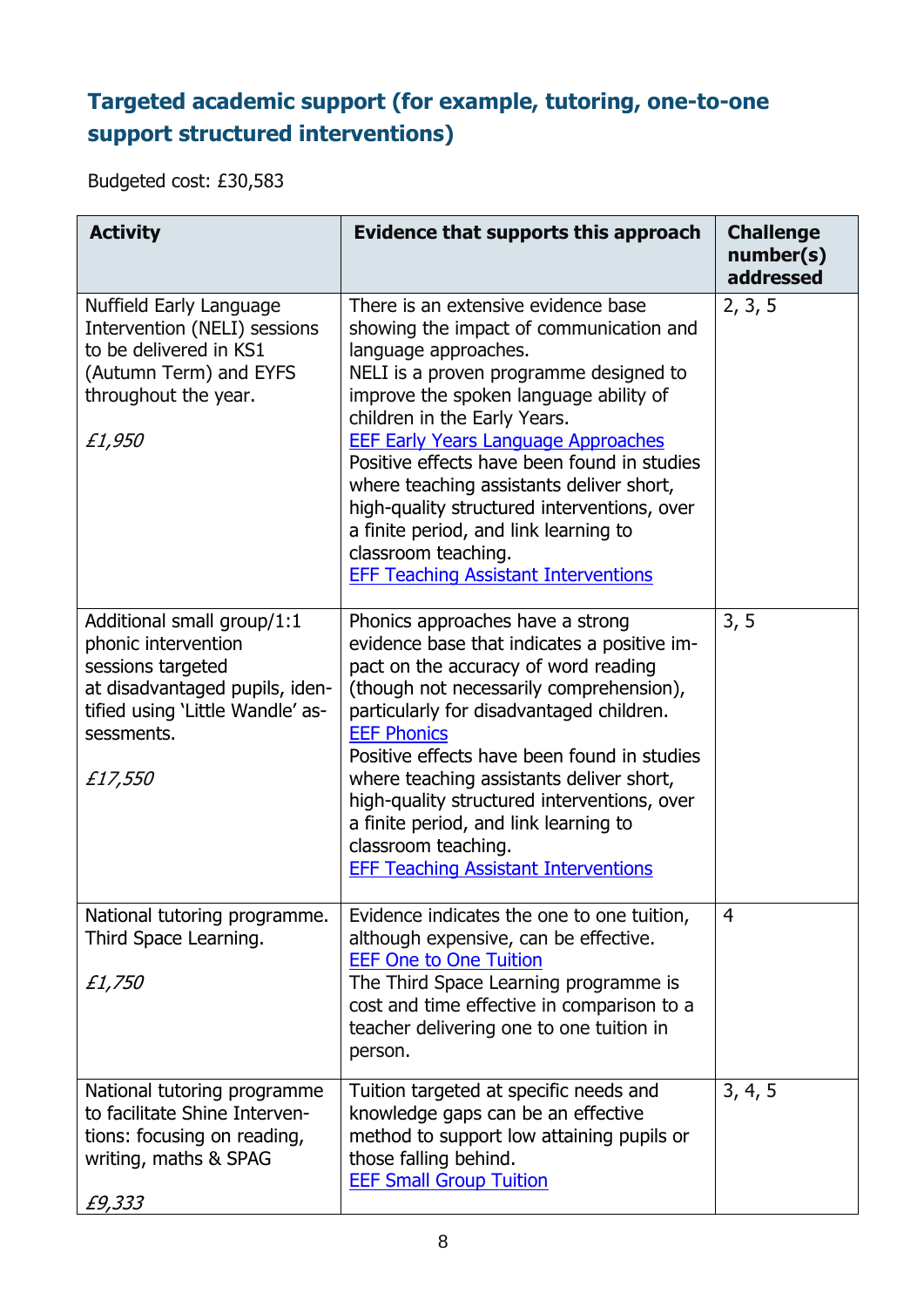## **Wider strategies (for example, related to attendance, behaviour, wellbeing)**

Budgeted cost: £14,780

| <b>Activity</b>                                                                                                                                                                                                                                                                                                          | <b>Evidence that supports this</b><br>approach                                                                                                                                                                                                                                                                                                                                                                                                                                                                     | <b>Challenge</b><br>number(s)<br>addressed |
|--------------------------------------------------------------------------------------------------------------------------------------------------------------------------------------------------------------------------------------------------------------------------------------------------------------------------|--------------------------------------------------------------------------------------------------------------------------------------------------------------------------------------------------------------------------------------------------------------------------------------------------------------------------------------------------------------------------------------------------------------------------------------------------------------------------------------------------------------------|--------------------------------------------|
| All children given a school<br>bookbag and PE bag when<br>starting school (at any<br>point).<br>When children are initially<br>awarded PP status they are<br>provided with two school<br>jumpers/cardigans.<br>All families to have access<br>to the uniform swap shop.<br>£200                                          | Pupil voice and parent questionnaires<br>tell us that uniform is important. It<br>makes them feel part of a family.<br><b>EEF School Uniform</b><br>The Chair of the School Council<br>included the importance of everyone<br>having a school uniform in her election<br>speech.                                                                                                                                                                                                                                   | 6                                          |
| All KS2 children to have a<br>slice of wholemeal bread<br>during the morning. (KS1<br>and EYFS children access<br>snack through the fruit<br>scheme.)<br>£1,560<br>Identified disadvantaged<br>children to access the Day<br>Care breakfast club for<br>periods of time when<br>deemed necessary by SLT.<br><i>£3000</i> | We know that it is important for pupils<br>to start the day with a nutritious break-<br>fast. The evidence shows having break-<br>fast can contribute to improved readi-<br>ness to learn, increased concentration,<br>and improved wellbeing and behaviour.<br>DfE Breakfast Club Programme 2021 23<br>It has been noted over the years that<br>there is a dip in concentration levels<br>during the lesson between break and<br>lunchtime, in KS2 this ties with a num-<br>ber of children not having breakfast. | 3, 4, 5                                    |
| Encourage parents to get<br>children to school on time<br>by offering the following:<br>- All children to have<br>buttered toast once a week<br>on arrival to school.<br>- Stickers and competitions<br>to promote the importance<br>of being at school.                                                                 | Embed principles of good practice set<br>out in DfE Improving School Attendance<br>The DfE guidance has been informed by<br>engagement with schools that have<br>significantly reduced levels of absence<br>and persistent absence.<br><b>EEF Parental Engagement</b>                                                                                                                                                                                                                                              | $\mathbf{1}$                               |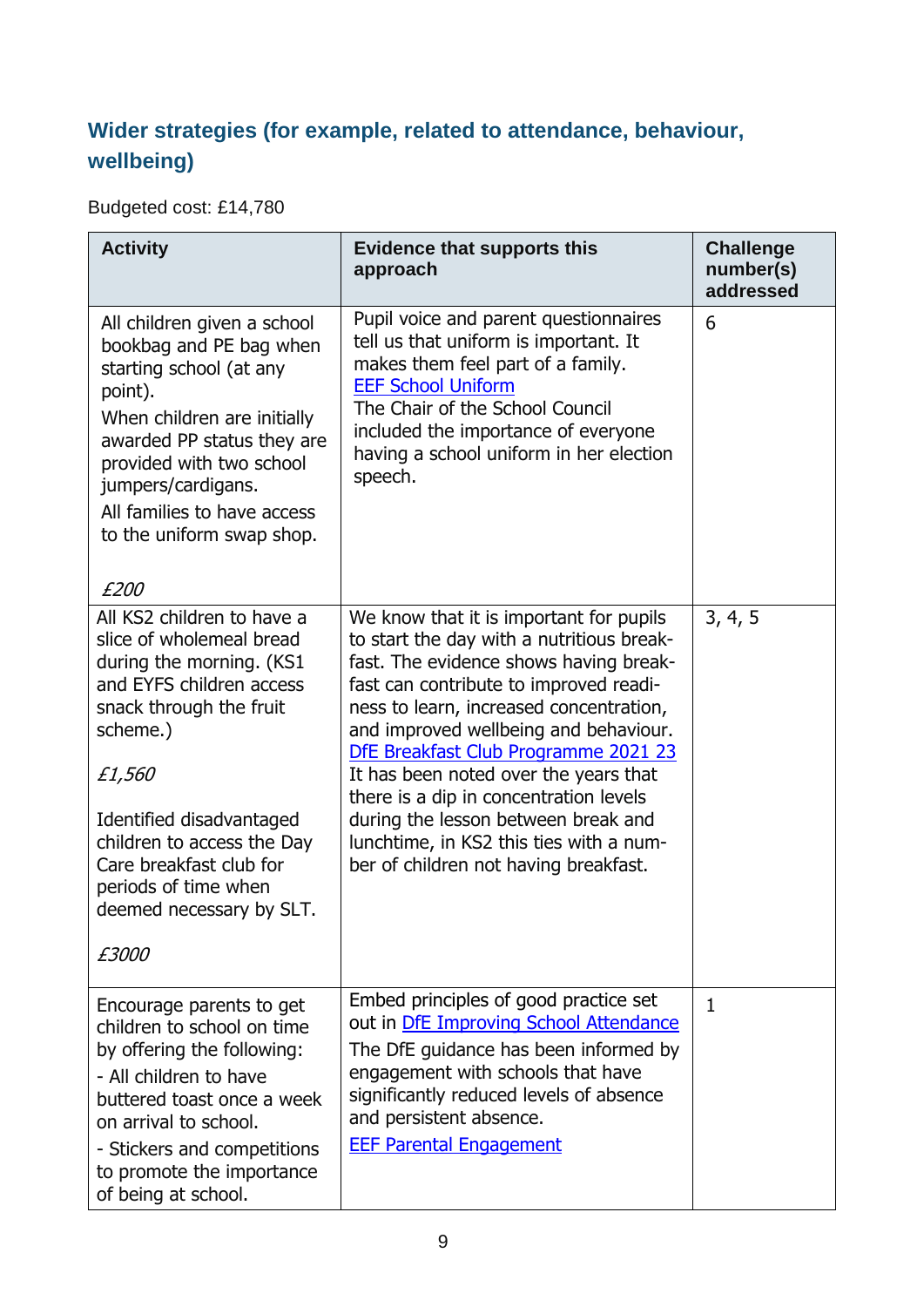| - Raffle tickets given to<br>children who attend school<br>for a full week $-$ prize draw<br>every half term £50<br>voucher.<br>£300                                                                                                                                                                                                                                                                                                                                                                                                 |                                                                                                                                                                                                                                                                                                                                                                                                                                                                                                                                                                                                                                                                                                                                                                                                        |      |
|--------------------------------------------------------------------------------------------------------------------------------------------------------------------------------------------------------------------------------------------------------------------------------------------------------------------------------------------------------------------------------------------------------------------------------------------------------------------------------------------------------------------------------------|--------------------------------------------------------------------------------------------------------------------------------------------------------------------------------------------------------------------------------------------------------------------------------------------------------------------------------------------------------------------------------------------------------------------------------------------------------------------------------------------------------------------------------------------------------------------------------------------------------------------------------------------------------------------------------------------------------------------------------------------------------------------------------------------------------|------|
| All disadvantaged children<br>to be given packs with<br>equipment such as pencils,<br>pens, rulers etc to enable<br>them to complete work at<br>home.<br>All Year 1 children to be<br>given a 'Phonics at Home'<br>pack to enable them to<br>practise phonics skills with<br>parents.<br>£600<br>Identify children who do<br>not have hardware<br>available to them at home<br>to complete homework or<br>remote learning due to<br>COVID-19 and provide<br>them with tablets/laptops.<br>£945 (Technician)<br>£175 (Safety program) | Disadvantaged children typically receive<br>additional benefits from homework.<br>However, surveys in England suggest<br>that pupils from disadvantaged<br>backgrounds are less likely to have a<br>quiet working space, are less likely to<br>have access to a device suitable for<br>learning or a stable internet connection<br>and may receive less parental support<br>to complete homework and develop<br>effective learning habits. Homework<br>clubs, support and providing equipment<br>can help overcome this barrier.<br><b>EEF Homework</b><br><b>EEF Phonics</b><br><b>EEF Parental Engagement</b><br>Our own monitoring during the last<br>lockdown shows that disadvantaged<br>children, those without hardware and<br>those who lacked parental support<br>made no or little progress. | 6, 3 |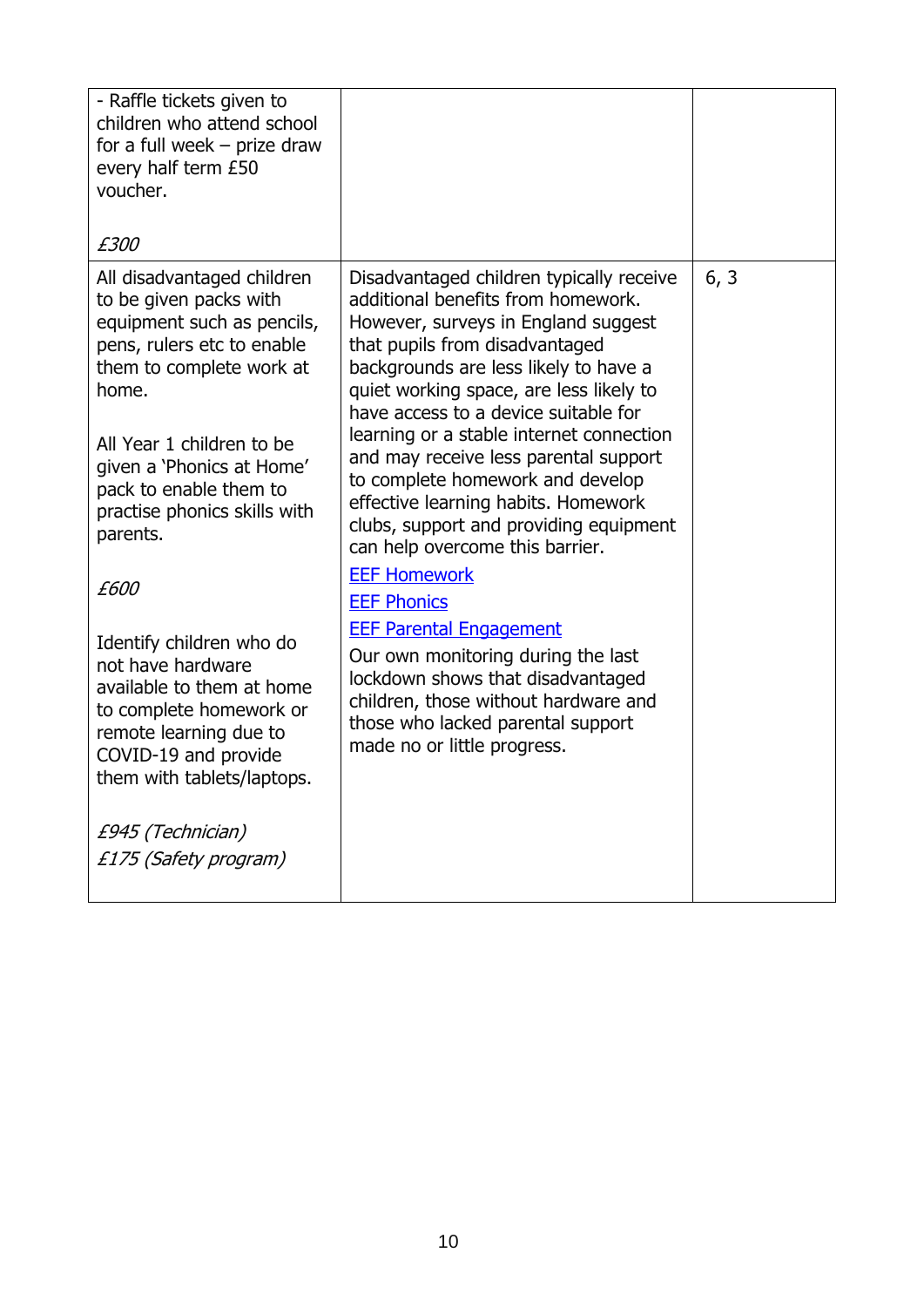| Monitor and encourage the<br>attendance of<br>disadvantaged children at<br>physical activity and sports<br>clubs and physical activity<br>and social and emotional<br>interventions. (See also<br>Bishop Lonsdale School<br>Sports Premium Plan) | Increased opportunities to increase<br>physical activity and social skills which<br>are good for mental health and wellbe-<br>ing. There is also some evidence to sup-<br>port the provision of sporting clubs in-<br>creases attendance.<br><b>EEF Physical Activity</b><br>Alongside academic outcomes, social<br>and emotional learning interventions<br>have an identifiable and valuable impact<br>on attitudes to learning and social<br>relationships in school.<br><b>EEF Social Emotional Learning</b> | $\overline{7}$ |
|--------------------------------------------------------------------------------------------------------------------------------------------------------------------------------------------------------------------------------------------------|-----------------------------------------------------------------------------------------------------------------------------------------------------------------------------------------------------------------------------------------------------------------------------------------------------------------------------------------------------------------------------------------------------------------------------------------------------------------------------------------------------------------|----------------|
| Monitor and encourage the<br>attendance of<br>disadvantaged children at<br>arts clubs.                                                                                                                                                           | There is intrinsic value in teaching pupils<br>creative and performance skills and<br>ensuring disadvantaged pupils access a<br>rich and stimulating arts education<br><b>EEF Arts Participation</b>                                                                                                                                                                                                                                                                                                            |                |
| Plan and deliver cultural and<br>enrichment activities to all<br>children e.g. trips,<br>residential, pantomime.<br>(See also Bishop Lonsdale<br><b>School Sports Premium</b><br>Plan)                                                           | Increased opportunities to increase<br>physical activity and social skills which<br>are good for mental health and wellbe-<br>ing. There is also some evidence to sup-<br>port the provision of sporting clubs in-<br>creases attendance.<br><b>EEF Physical Activity</b>                                                                                                                                                                                                                                       | $\overline{7}$ |
| <i>£5000</i>                                                                                                                                                                                                                                     | Outdoor adventure learning may have a<br>positive on outcomes such as self-<br>efficacy, motivation and teamwork. It<br>also plays a part in terms of the wider<br>school experience.<br><b>EEF Outdoor Adventure Learning</b>                                                                                                                                                                                                                                                                                  |                |
|                                                                                                                                                                                                                                                  | Alongside academic outcomes, social<br>and emotional learning interventions<br>have an identifiable and valuable impact<br>on attitudes to learning and social<br>relationships in school.<br><b>EEF Social Emotional Learning</b>                                                                                                                                                                                                                                                                              |                |
|                                                                                                                                                                                                                                                  | There is intrinsic value in teaching pupils<br>creative and performance skills and<br>ensuring disadvantaged pupils access a<br>rich and stimulating arts education<br><b>EEF Arts Participation</b>                                                                                                                                                                                                                                                                                                            |                |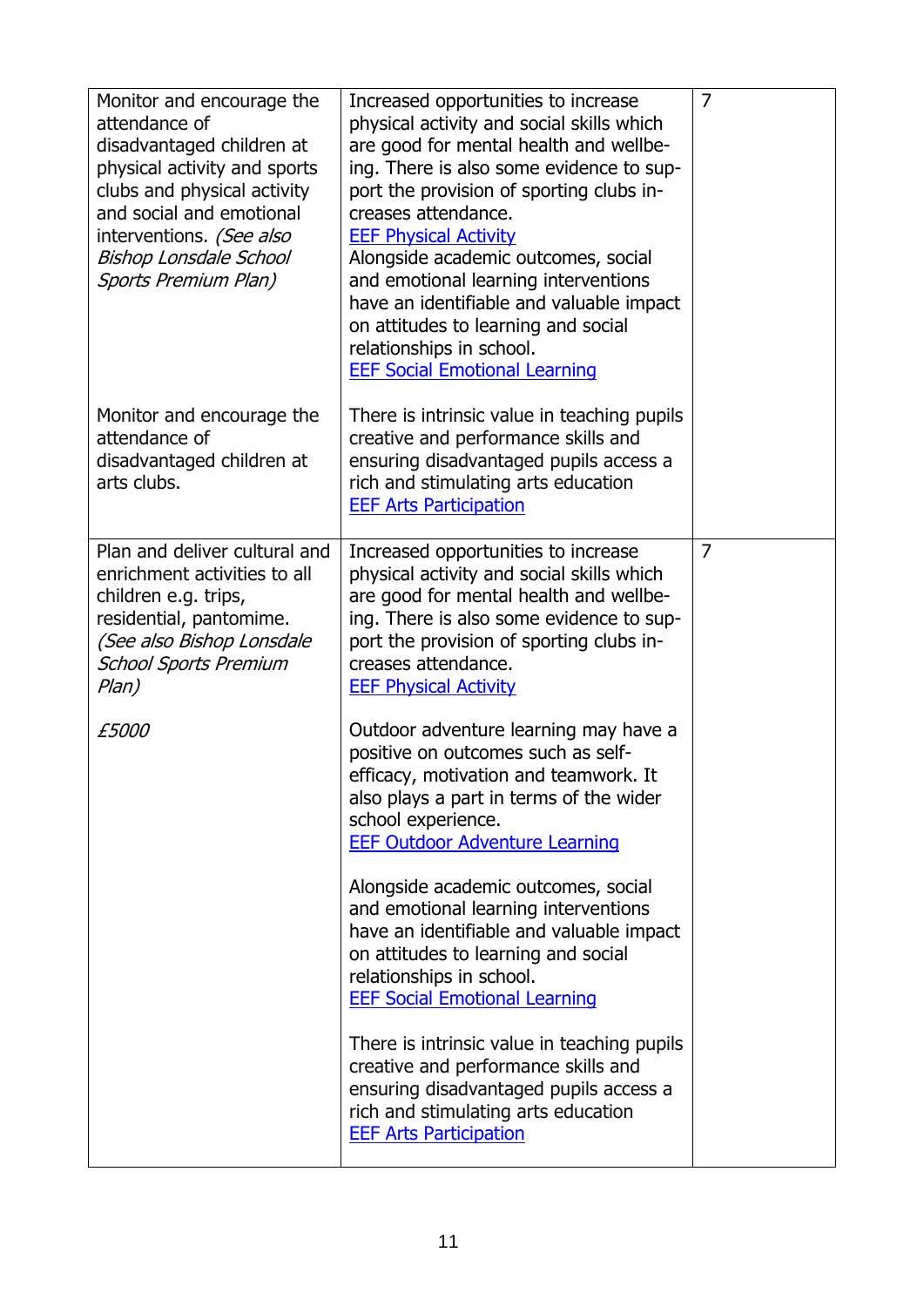| Contingency fund for<br>acute issues. | Based on our experiences, we have<br>identified a need to set a small amount |  |
|---------------------------------------|------------------------------------------------------------------------------|--|
|                                       | of funding aside to respond quickly to                                       |  |
| <i>£3000</i>                          | needs that have not yet been identified.                                     |  |

# **Total budgeted cost: £98,469**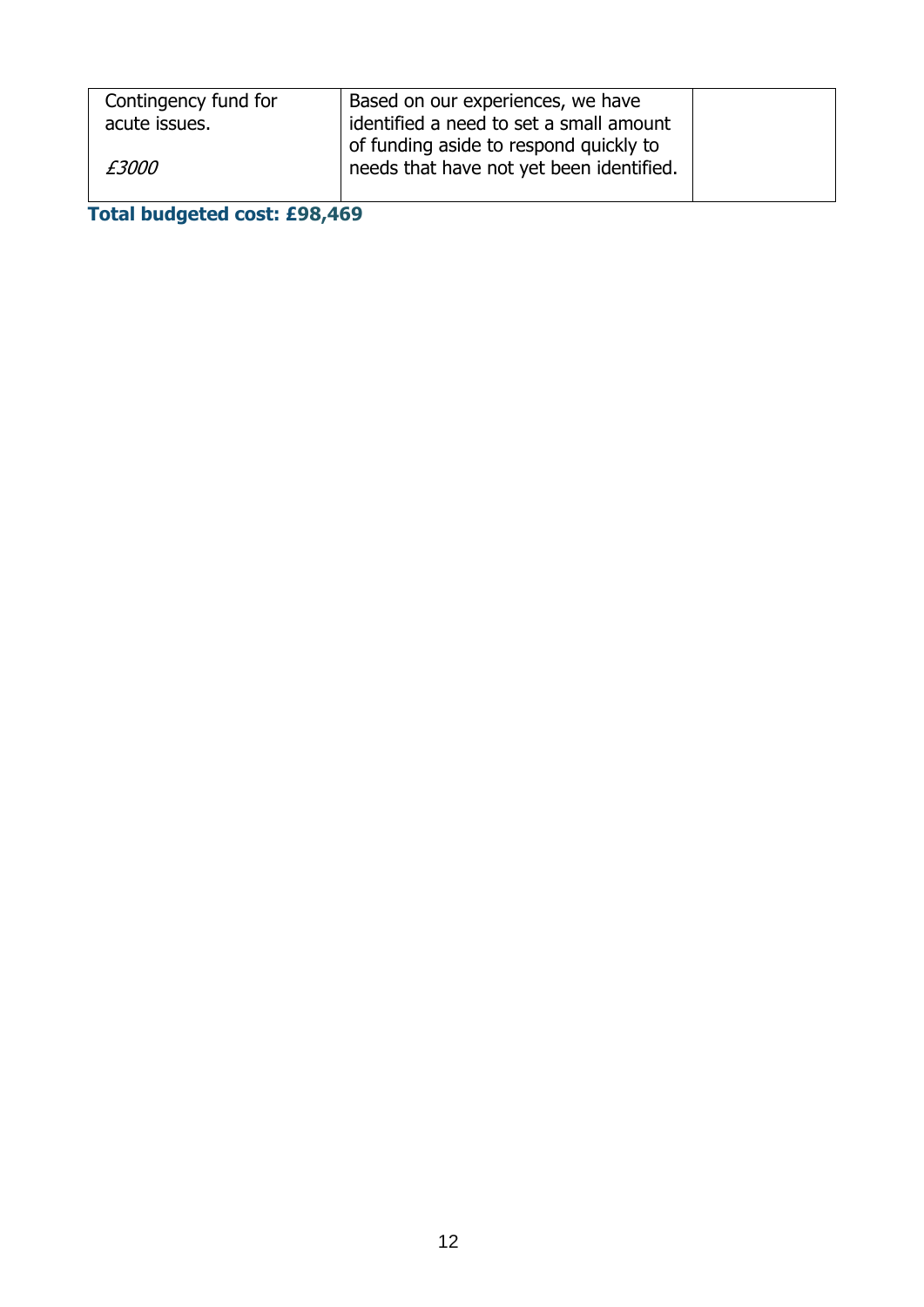# **Part B: Review of outcomes in the previous academic year**

## **Pupil premium strategy outcomes**

This details the impact that our pupil premium activity had on pupils in the 2020 to 2021 academic year.

Due to further lockdowns and bubble closures there was a negative impact on the attendance of disadvantaged children. We were unable to offer the raffle ticket incentive as it would not have been a fair to the children who had to isolate. We were also unable to offer punctuality rewards and toast due to staggered starts.

Throughout lockdown and bubble closures staff rigorously monitored the well being of families and the engagement of children with home learning. All children were provided with paper learning packs and equipment such as rulers and pens. Disadvantaged children who could not access remote learning were provided with laptops and in some cases internet access.

On return to school it was clear from summative and formative assessments, that disadvantaged children who had not fully accessed home learning had made little or no progress across the curriculum. These children were identified quickly and targeted by the class teacher for small group work.

NELI assessments in EYFS identified the same group of children who had been highlighted by the teacher during ongoing teacher assessment. Although they didn't receive the full years intervention due to school closures, there was clear progress with speaking, listening, language use and understanding.

Phonics booster groups led by experienced TAs had a positive impact. Although there was no national test, internal testing showed progress had been made by many disadvantaged children. These children were the ones who had engaged well with remote learning. The use of the learning platform 'See Saw' was very beneficial during school closure as staff were able to listen to children reading words at home and give prompt feedback.

Although some Talk for Writing Strategies were used during remote learning, it wasn't until the Summer Term that this was delivered fully throughout school. Learning walks and work scrutiny show the process is being followed by all staff and there is evidence of a positive impact across school. We expect Talk for Writing to impact even more on writing results once it has been taught for a full and continuous year.

Again, due to school closures the 'Power Maths' scheme was not fully taught. As with the writing although there has been missed teaching it is clear from observations and conversations pupils are retaining the knowledge learnt and building on that. The 'Third Space Learning' intervention was accessed by a greater number of children than the previous year. Teachers have commented that children engage well with the lessons and are now more confident when attempting problems.